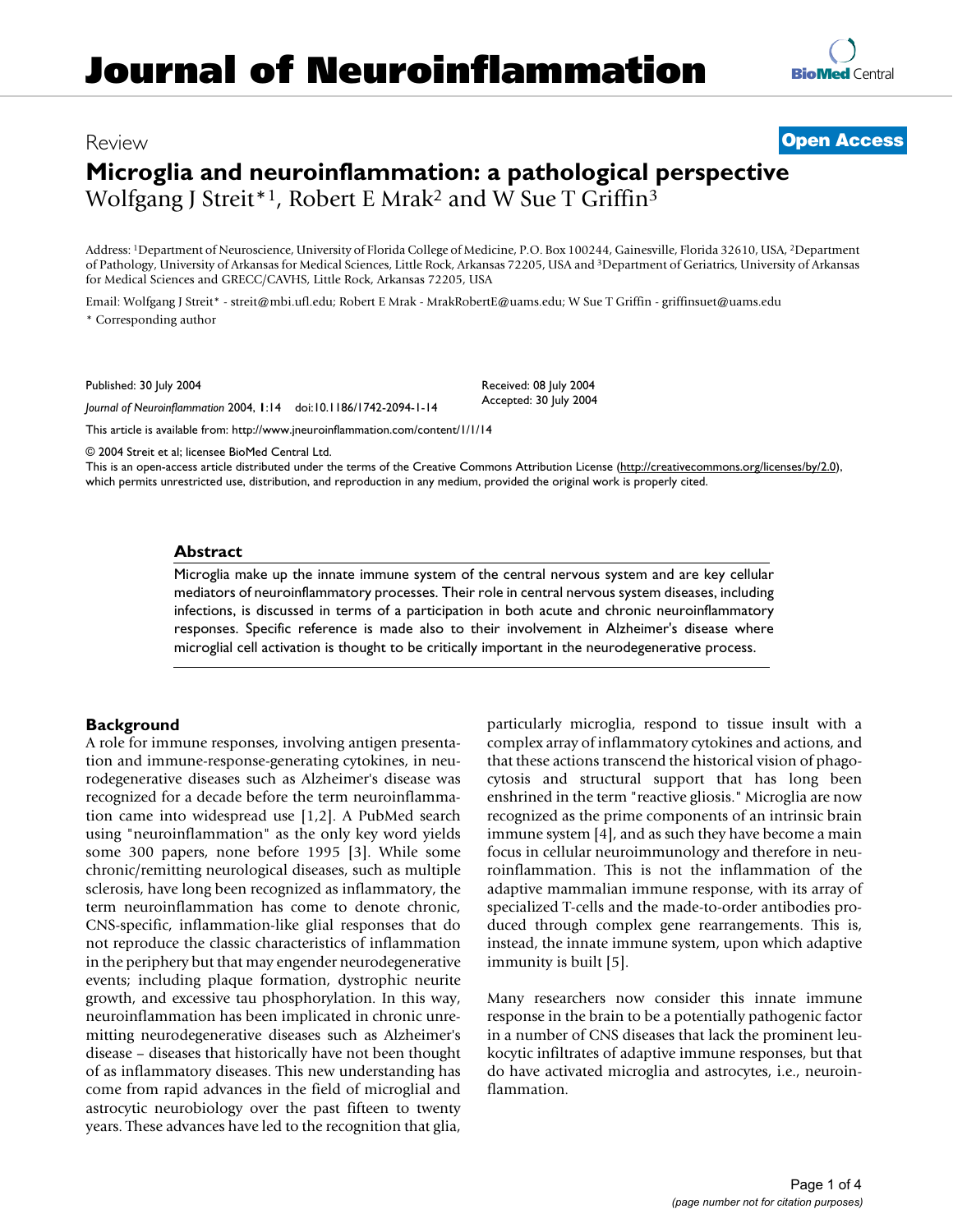The idea that neuroinflammation is detrimental implies that glial cell activation precedes and causes neuronal degeneration [2], a sequence of events that appears to be at odds with experimental models of neurodegeneration in which glial cell activation occurs secondary to neuronal damage. What is missing from this simple linear model is the understanding that chronic neurological diseases are just that – chronic, and that this chronicity introduces complex interactions and feedback loops between neurons and glia that render attempts to construct simple, linear cascades of cause and effect inelegant.

In the following, we provide some basic definitions and discussion to more precisely define the idea of neuroinflammation as a CNS tissue response to injury, and the notion of neuroinflammation as a pathogenic factor in neurodegenerative diseases.

#### *Some basic definitions*

Inflammation is a reaction of living tissues to injury [6]. The discipline of pathology makes a fundamental distinction between acute and chronic inflammation. Acute inflammation comprises the immediate and early response to an injurious agent and is basically a defensive response that paves the way for repair of the damaged site. Chronic inflammation results from stimuli that are persistent. In the periphery, inflammation consists of leukocytic infiltrates characterized by polymorphonuclear cells (neutrophils) in acute inflammation and mononuclear cells (macrophages, lymphocytes, plasma cells) in chronic inflammation. In order to validate these principles of general pathology within the context of neuroinflammation, one must obviously consider both acute and chronic neuroinflammation and, therefore, these are addressed separately in the following sections.

#### *Acute neuroinflammation*

Before "neuroinflammation" became a commonly used term, neuroscientists spoke of "reactive gliosis" in describing endogenous CNS tissue responses to injury. Reactive gliosis specifically referred to the accumulation of enlarged glial cells, notably microglia and astrocytes, appearing immediately after CNS injury has occurred. In contrast to glial reactivity, which suggests a largely passive response to injury; glial activation implies a more aggressive role in responding to activating stimuli: activated glial cells release factors that act on and engender responses in target cells analogous to the responses of activated immune cells in the periphery. Activation of immune cells in the periphery leads to leukocyte infiltration of tissues, but this is notably absent in the brain unless there has been destruction or compromise of the blood brain barrier [7,8]. In the presence of such destruction or compromise, peripheral leukocytes do enter the brain producing a scenario similar to that seen in inflammatory responses in the periphery.

In limited, acute reactions to injury, in the absence of blood-brain barrier breakdown, there is the subtler response of the brain's own immune system, composed largely of rapid activation of glial cells. These responses represent the other end of the spectrum of CNS injury, where limited neuronal insults trigger glial cell activation without breakdown of the blood brain barrier and without concomitant leukocytic infiltration. This form of "pure" glial response occurs in neuronal injury caused by either loss of afferents [9] or loss of efferents [10]. Axotomy, for instance, results in neuronal chromatolysis, the classic example of potentially reversible neuronal injury [9]. It is in these situations that microglial and astrocytic responses (like their peripheral counterparts) fulfill their evolutionarily programmed functions of a reparative response to the benefit of the organism as a whole.

Although such specific responses might, in a strict sense, be included in the term "neuroinflammation," neuroinflammation as generally used and understood applies to more chronic, sustained cycles of injury and response, in which the cumulative ill effects of immunological microglial and astrocytic activation contribute to and expand the initial neurodestructive effects, thus maintaining and worsening the disease process through their actions.

#### *Chronic neuroinflammation*

The concept of chronic inflammation (as opposed to acute inflammation) is more relevant in the context of understanding CNS disease (as opposed to CNS injury), as the very term "disease" implies chronicity. Chronic multiple sclerosis is, of course, an unequivocal and longrecognized example of an inflammatory brain disease. Although the underlying cause(s) of multiple sclerosis have not been elucidated, it is probably safe to say that the persistent injurious stimulus that accounts for neuroinflammation in multiple sclerosis is a myelin-related protein that has escaped self-tolerance and become an autoimmunogen. Consistent with the chronic persistence of this autoimmunogen is a persistent accumulation of blood-derived mononuclear leukocytes in the CNS parenchyma, a phenomenon that is similar to what is found in other autoimmune diseases such as rheumatoid arthritis or polymyositis.

Infections are another group of diseases that are classically recognized as inflammatory in nature, with meningeal, perivascular, or even parenchymal infiltrates of peripheral leukocytes. There are, however, exceptions. Rabies is a disease in which the peripheral immune response is slow and inadequate, and in which classic inflammatory changes are less striking than those found in other viral encepha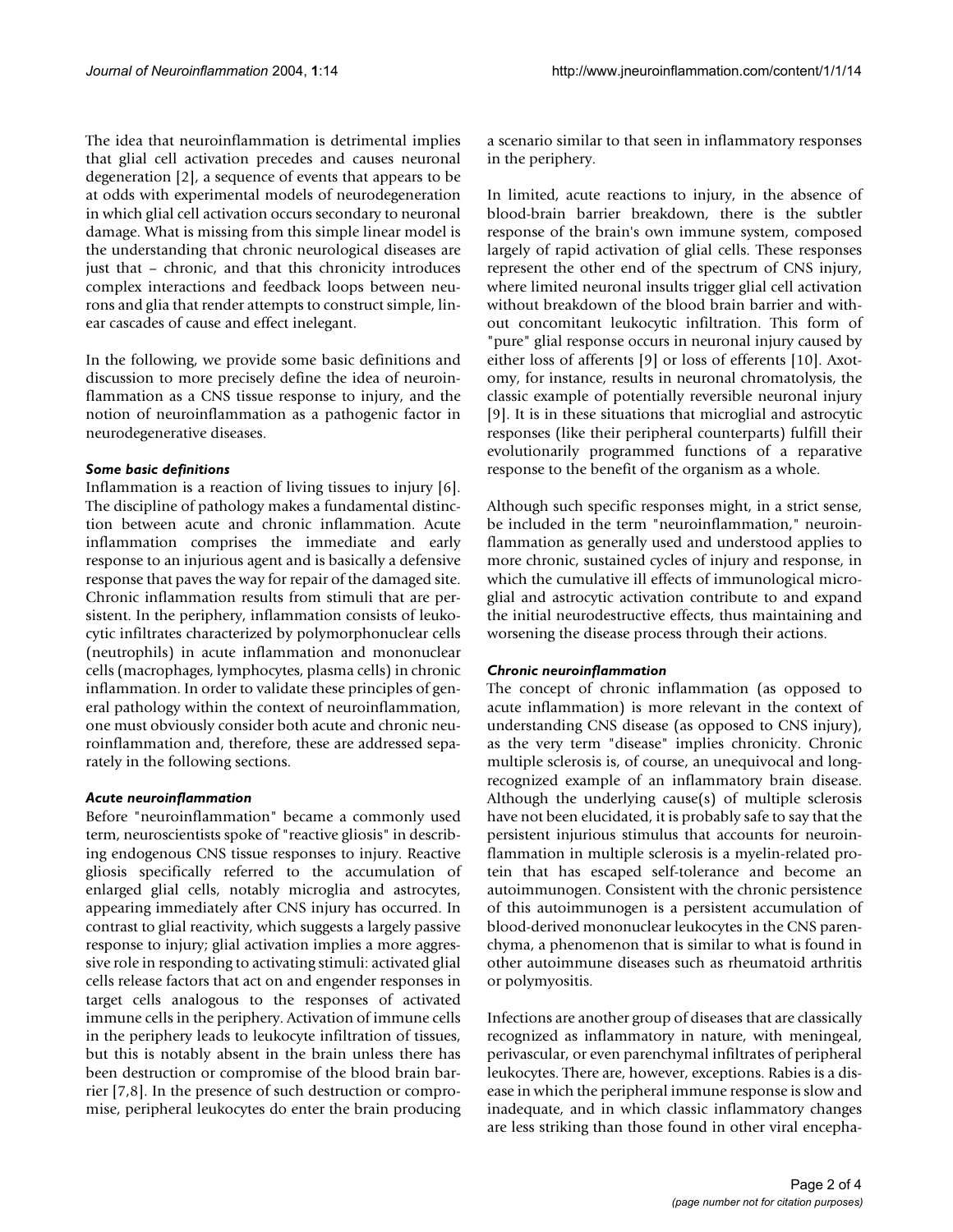lidites. Babes, in 1897 [11], described microglial activation in rabies infection, although he did not recognize the nodules he found as clusters of activated microglia. Similar small collections of activated microglia were subsequently found to occur in a wide variety of viral brain infections.

Today, the most important example of a chronic brain infection is human immunodeficiency virus (HIV). Chronic HIV encephalitis is characterized by the same nodules of activated microglia that Babes described in rabies. HIV enters and persists in the CNS *via* myelomonocytic cells: monocytes, perivascular cells, and microglia [12]. HIV infection is uniquely different from most other infectious diseases affecting the CNS in that the virus targets and disables precisely those cells that are key players in neuroinflammation; microglia in the brain and T lymphocytes in the periphery. It therefore comes as no surprise that prominent T cell infiltrates do not occur in HIV encephalopathy.

Prion diseases represent another chronic infectious CNS disease that is not accompanied by leukocytic infiltrates. Microglial activation, again, appears to be the most prominent inflammatory component of prion diseases [13,14], although there are a few reports describing T cell infiltration as well [15,16]. Prion diseases share interesting parallels to rabies infection in that infected cells are unrecognized by peripheral immune responses. This may explain in part the unusual patterns of neuroinflammation in prion diseases – manifest not only in atypical cellular infiltrates but also in unusual cytokine profiles [17]. Both HIV and prion infections probably produce an altered microglial physiology that is likely to translate into cycles of neurodegeneration, which could be a contributing factor in the development of dementia that occurs in these conditions.

#### *Chronic microglial neuroinflammation in neurodegenerative diseases*

Neurodegenerative diseases – particularly Alzheimer's disease, but also amyotrophic lateral sclerosis, Parkinson's disease, and Huntington's disease – lack the prominent infiltrates of blood-derived mononuclear cells that characterize autoimmune diseases. On the other hand, there is abundant evidence that many substances involved in the promotion of inflammatory processes are present in the CNS of patients with such neurodegenerative diseases. By far the bulk of this body of evidence is related to studies in Alzheimer's disease [18]. What distinguishes Alzheimer's disease from other neurodegenerative diseases is the conspicuous presence of extracellular deposits of amyloid in senile plaques. Senile plaques in Alzheimer brain are present in different stages of maturity, ranging from diffuse to neuritic to dense core, but they all contain the amyloid beta protein (Aβ). Aβ is a peptide that forms insoluble and pathological extracellular aggregates that seem to attract microglial cells, as suggested by the clustering of microglia at sites of Aβ deposition (see [19] for a review). There is evidence from experimental studies in animals to support the idea that microglia can phagocytose and degrade amyloid [20,21], but such phagocytosis is apparently either ineffective or inadequate in Alzheimer's disease. A key question within the current context is: "Does the amyloid in Alzheimer brain by itself represent a persistent injurious stimulus that causes neuronal injury, or are additional factors involved in eliciting this outcome?" Direct injection of Aβ into the brain produces activation of microglia and loss of specific populations of neurons [21]. Furthermore, transgenic mice that overexpress human, mutant β-amyloid precursor protein (βAPP) do develop Aβ deposits with associated evidence of neuritic injury (although they do not develop Alzheimer-type neurofibrillary tangles unless they are also transgenic for human tau protein) [\[22](#page-3-0)]. These Aβ deposits, born of transgenic overexpression of mutant human amyloid precursor protein, invariably contain activated microglia [[22](#page-3-0),23].

β-Amyloid precursor protein βAPP functions as a neuronal acute-phase, injury-response protein. For instance, there is excessive expression of βAPP, accompanied by microglial activation and cytokine expression, after traumatic head injury [24]. With head injury, there is also Aβ deposition, both in experimental animals [25] and in humans – particularly in individuals genetically susceptible for AD (i.e. ApoE ε4-positive) [26]. These observations emphasize the complex interactions that underlie neurodegeneration in Alzheimer's disease.

## **Conclusions**

Chronic microglial activation is an important component of neurodegenerative diseases, and this chronic neuroinflammatory component likely contributes to neuronal dysfunction, injury, and loss (and hence to disease progression) in these diseases. The recognition of microglia as the brain's intrinsic immune system, and the understanding that chronic activation of this system leads to pathologic sequelae, has led to the modern concept of neuroinflammation. This vision of microglia-driven neuroinflammatory responses, with neuropathological consequences, has extended the older vision of passive glial responses that are inherent in the concept of "reactive gliosis."

#### **Abbreviations**

Aβ: β-amyloid peptide

βAPP: Aβ precursor protein